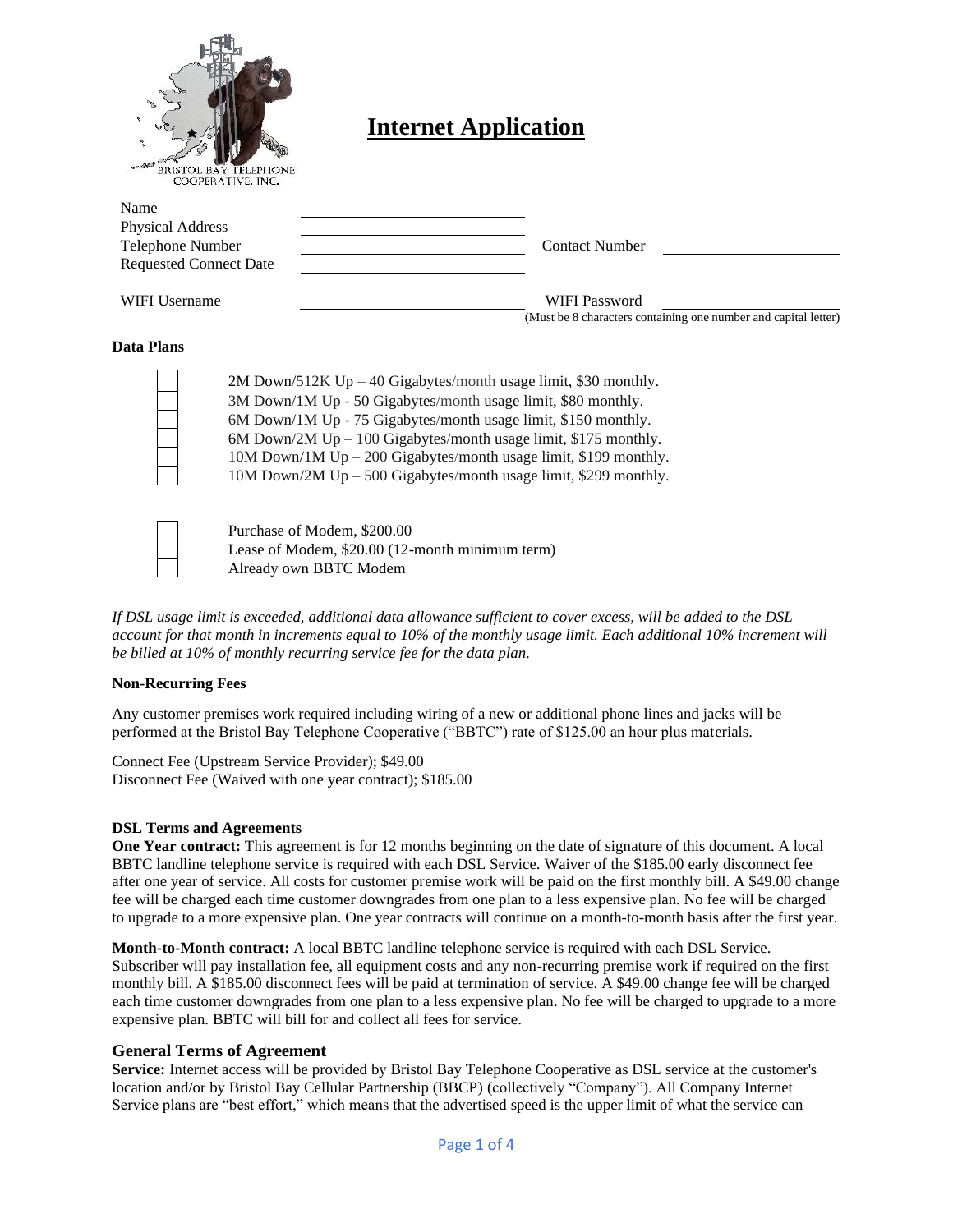provide. Several factors may affect the actual Service speed measured at any point in time, including: The capability of the device used to access the Internet, limitations of customer-owned Wi-Fi routers and other equipment, the capabilities of websites or other Internet services accessed by you, your location, weather, and other network traffic. Wireline telephone service is also governed by BBTC tariffs.

**Changes:** Upon 30 days' notice Company may change the terms of Service, except for monthly prices for service under a One Year contract that is still in its first year. By continuing to use or pay for the service, customer agrees to all such changes.

**Payment and Credit:** Monthly payment for the Service is due and payable immediately upon receipt of monthly billing statement and will be considered past due as of the date stated on customer's bill or 25 days after the monthly statement is mailed by BBTC, whichever is sooner. Past due bills will be charged interest at the rate of .87% per month. Past due amounts may be charged to customer's credit card. If customer has no credit card on file or card is declined, and customer has not made other arrangements for payment, service shall be disconnected immediately, and early termination charges may be applied. The payments due per this agreement are shown on the above application. Prices are based on the Plan selected and any discounts for which the customer is eligible under Company rates. Additional charges on all Plans will include any applicable federal, state, or local taxes and surcharges as required or allowed by law. The Company has customer's permission to obtain credit information from the credit bureau and any listed references.

**Payment Disputes:** Customer must provide notice to BBTC specifically identifying all disputed charges and the reason for nonpayment within 60 days after the date of the affected invoice or else Customer waives the dispute. Payment of reasonably disputed charges will not be considered overdue pending investigation by BBTC, provided that nothing contained in this agreement shall relieve Customer from promptly paying all undisputed charges and providing reasonable security for payment of any withheld amounts upon demand by BBTC. Payment of any disputed charges that are determined by BBTC to be correct as a result of its investigation must be paid within 14 days of BBTC's notice to the Customer, and the amounts due will be assessed the late payment charge, calculated from the date that payment was originally due. If legal action is brought for the recovery of any amounts due from the Customer under this Agreement, the non-prevailing Party shall pay the prevailing Party's reasonable attorney's fees, collection fees, and costs actually incurred by the prevailing Party.

**Default, Early Termination of Agreement:** Failure to make any payment due constitutes default of the agreement and all unpaid amounts shall become immediately due and payable. If customer discontinues service prior to the end of the contract term, customer will be charged any fees previously waived and, for cellular, the remainder of the term. Customer agrees to pay all costs incurred by Company for the collection of any unpaid accounts.

**Activation:** Activation of service may take up one (1) full week (DSL). A technician will call to arrange DSL installation. Cancellation or discontinuation of service for any reason may constitute the need for a new application and agreement. Activation fee is \$49.00 for new and reconnecting DSL subscribers, nonwaivable.

**Liability and Limitation of Damages:** During the term of this agreement, the customer shall bear all risk for the equipment, including loss, theft, damage, or destruction of the equipment, and all liability for the use, possession, operation, storage, and condition of the equipment. The only warranty on any equipment that may be provided by the Company is the warranty offered by its manufacturer, if any. THE SERVICE AND EQUIPMENT ARE PROVIDED ON AN "AS-IS" AND "AS AVAILABLE" BASIS WITHOUT WARRANTIES OF ANY KIND, EITHER EXPRESS OR IMPLIED, INCLUDING BUT NOT LIMITED TO WARRANTIES OF TITLE, NON-INFRINGEMENT OR IMPLIED WARRANTIES OF MERCHANTABILITY OR FITNESS FOR A PARTICULAR PURPOSE. Further, UNDER NO CIRCUMSTANCES SHALL COMPANY OR ITS AFFILIATES BE LIABLE FOR ANY DIRECT, INDIRECT, INCIDENTAL, SPECIAL, PUNITIVE OR CONSEQUENTIAL DAMAGES that result in any way from Customer's use of or inability to use the service or to access the Internet or any part thereof, or any failure of performance.

**Acceptable Use:** Customers are prohibited from using connection servers (such as Web, Game, Electronic Mail, NAT, DHCP, and DNS) with the service or from operating or using a streaming audio/video server, "shoutcast" station, MPS or other audio or video download area, or any Peer-to-Peer file sharing program including but not limited to Gnutella, LimeWire, Kazaa, or Napster. Any use of the service or device that is unlawful or harmful to the Company, the network, or other users is grounds for immediate suspension or termination of the Service.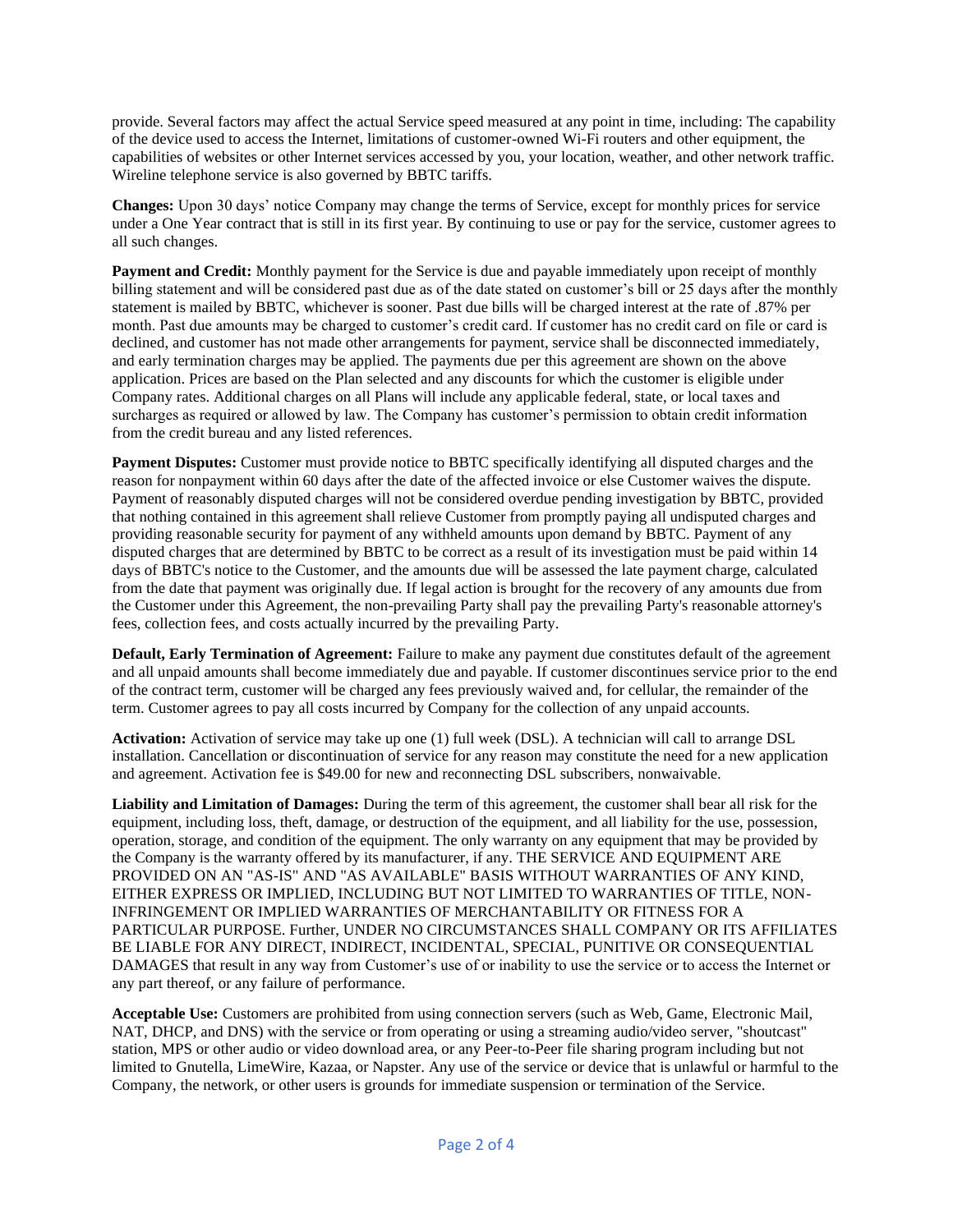**Lawful Use:** All use of Company's services must be for lawful purposes and in accordance with the Appropriate Use Policy of any network accessed through Provider. Customer shall neither use, nor permit use of Company's services in violation of any applicable federal, state or local statute, law, ordinance, regulation or rule, all of which are hereafter collectively referred to as "Governmental Rule". Customer agrees that Company has the right to do electronic monitoring and disclose information where required to do so by any Governmental Rule, or to facilitate operation of the system or to safeguard itself or other customers. Should use of the Service by Customer or by a third party or parties accessing the Service through Customer, cause Company's Internet Source to advise Company that it will terminate or restrict Company's connectivity to the Internet, unless some specified action is taken, Company may, by giving the lesser of fifteen (15) days advance notice to Customer or the time period specified by Company's Internet source, may temporarily suspend the Service, or some part thereof, limit or prevent use of the Service by a particular person, group or entity, and/or terminate this Agreement. No reduction in the Service Fee will be made if the Service or a part thereof is suspended or if a particular person, group, or entity is not permitted to use the Service as provided in the previous sentence.

Customer agrees to use Company's Internet Service only for lawful purposes. Customer may not use, or allow others to use, Customer's Company's Internet Service account, either directly or indirectly, to:

(1) post, transmit, promote, or facilitate the distribution of any unlawful or illegal material, including but not limited to, material that would constitute or encourage copyright or trademark infringement, a criminal offense, give rise to civil liability or otherwise violate any applicable local, state, national or international law;

(2) post, transmit, promote, or facilitate the distribution of any unsolicited advertising (including but not limited to mass or bulk e-mails), promotional materials or other forms of solicitation to other individuals or entities;

- (3) unlawfully access other computers or services, or to cause a disruption of service to other on-line users;
- (4) cause disruption to Company's backbone network, nodes, or services; or
- (5) establish a web page or site on Customer's computer.

**No Liability for Content:** Customer acknowledges that Company exercises no control over the form, content or nature of data, images, information, material, or anything of whatever nature passing through the connection, (Hereafter collectively referred to as "Data") between Customer and Company or obtained from any Data base maintained by Company or others, except as may occur pursuant to the provisions of this Section or Section 5 of this Agreement. Customer assumes the entire risk that may arise from the use or transmission from, through or to itself of any Data, WHICH MAY INCLUDE SEXUALLY EXPLICIT MATERIAL OR MATERIAL OFFENSIVE TO SOME PERSONS. Company shall have no duty or obligation to advise Customer of any risk that may arise from the availability, use, possession, or transmission of Data or provide any information relating thereto, even if at any time Company should attempt to do so. Should Company, become aware of Data which, it, in its sole discretion, deems to be in violation of this Agreement, unacceptable or undesirable, it may remove or refuse to post the Data.

**Privacy/Security:** Company is not responsible for the security of any information transmitted or received over the Internet, or other computer networks. Company will not release information regarding customer's use of its Internet service without a court order, subpoena, or other legal force. Company will never ask for account or personal information through an email. If you receive an email asking for such information claiming to be Company, please contact our office immediately. If customer allows a minor to access customer's account, customer takes full responsibility for any information the minor accesses that might be considered adult or unsuitable. Customer and any minors using service access this information at customer's own risk.

**Resale:** Customer agrees that BBTC DSL service is strictly for personal use. REDISTRIBUTION OR RESALE of data will result in suspension or termination of service.

Company's Internet Service is for Customer's personal use and is to be used only by Customer, Customer's employees, and/or members of Customer's immediate family residing with Customer or working for Customer ("Authorized Users") at the address where service is authorized and configured by Company consistent with the Service Plan of this Agreement. Customer will always, until terminated, remain responsible for all use of Company's Internet Service delivered under Customer's account. Customer agrees not to resell, redistribute, network, assign, transfer, or sublicense Customer's access to Company's Internet Service in any manner. Customer agrees not to use Company's Internet Service to operate as an Internet Service Provider ("ISP") or to operate any